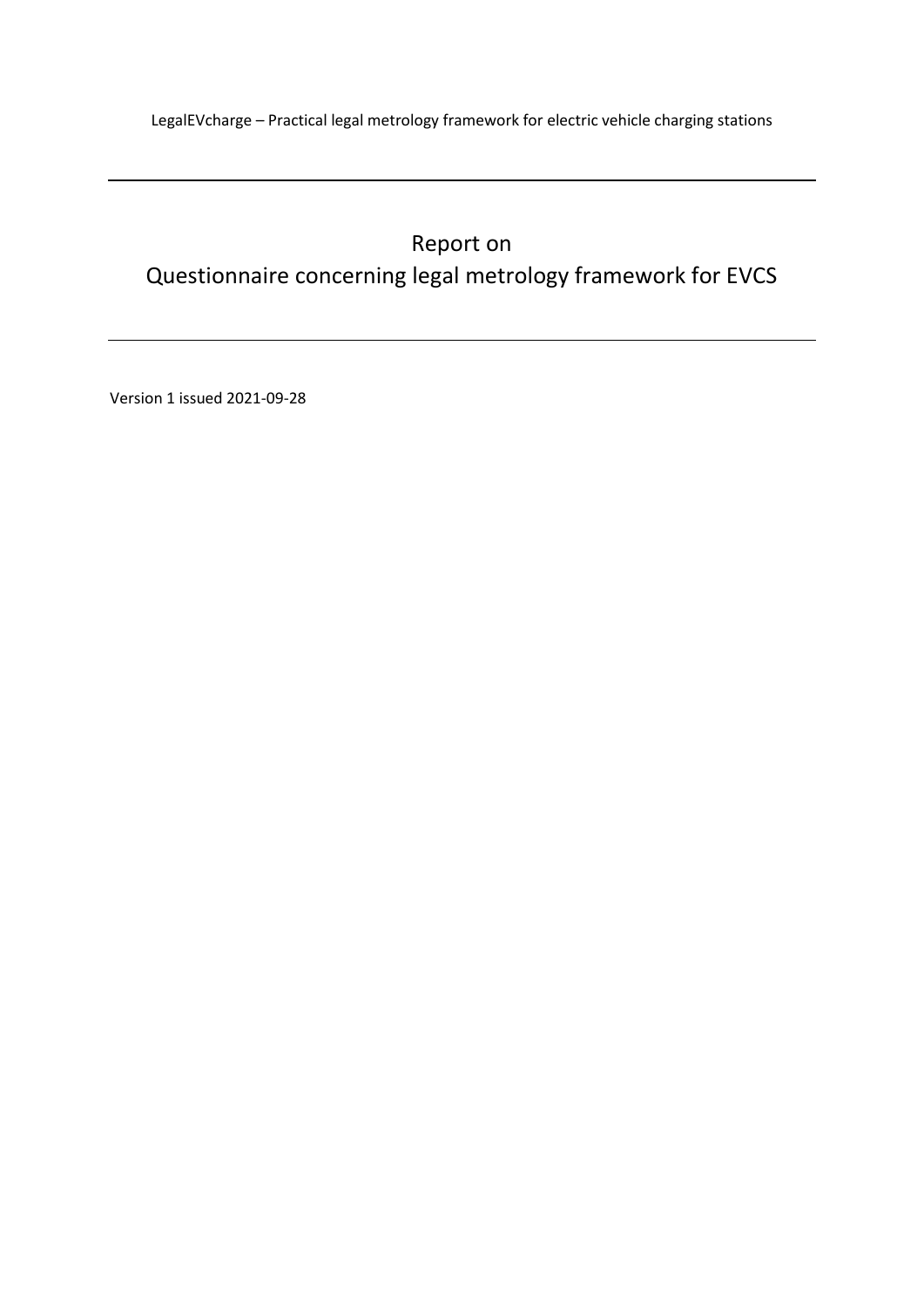To help the relevant authorities of different European states participating in the project to prepare metrology legislation in the context of electric vehicle charging, the consortium circulated a questionnaire between 15 July and 12 September 2021.

The questionnaire was returned by

- meter manufacturers,
- electric vehicle charging system (EVCS) manufacturers,
- charge point operators,
- consultants,
- accredited test laboratories and

organisations representing meter and EVCS manufacturers as well as charge point operators from across Europe. A total of 18 replies were received, representing 38 entities. Since some questions are more relevant to, e.g., manufacturers than to charge point operators, abstentions are not counted.

Half of the EVCS manufacturers prefer using modular meters - i.e. independently certified as standalone devices –, half of them prefer integrating the metering function in the electronics of the EVCS. One manufacturer explained they prefer modular meters in the short-term, but will integrate the metering function into the overall EVCS electronics in the long term.

# 1. Active electrical energy meter in EVCS

The first set of questions aimed to establish whether the requirements for active electrical energy meters, both for AC and DC, as harmonised under MID (Directive 2014/32/EU of the European Parliament and of the Council of 26 February 2014 on the harmonisation of the laws of the Member States relating to the making available on the market of measuring instruments) are suitable and sufficient.

The replies showed that many market actors do not differentiate between MID, i.e. the directive itself, and the harmonised standards they use to establish the presumption of conformity. This shows that the concept of limiting MID to the expression of essential requirements, preferably performance requirements, and to allow presumption of conformity based on detailed technical specifications as laid out in harmonised standards – as laid out in recital 25 MID – works very well.

One implication is, however, that some replies claiming missing or incompatible requirements in MID refer to the harmonised standards and not MID. Since all positive replies include a comment, these cases are easy to identify.

#### **Question 1.1: Missing performance requirements in MID**

For active electrical energy meters, do you see any performance requirement relevant to EVCS that is missing from MID? If so, which ones and why?

| Yes (A)                  | Yes (B)             | Yes $(C)$             | No |
|--------------------------|---------------------|-----------------------|----|
| related to MID itself or | related to MID, but | related to the        |    |
| its implementation       | concerning new      | harmonised standards  |    |
| and concerning active    | quantities          | or other requirements |    |
| electrical energy        |                     | - can be implemented  |    |
|                          |                     | without modifying     |    |
|                          |                     | MID                   |    |
|                          |                     | 6                     | 6  |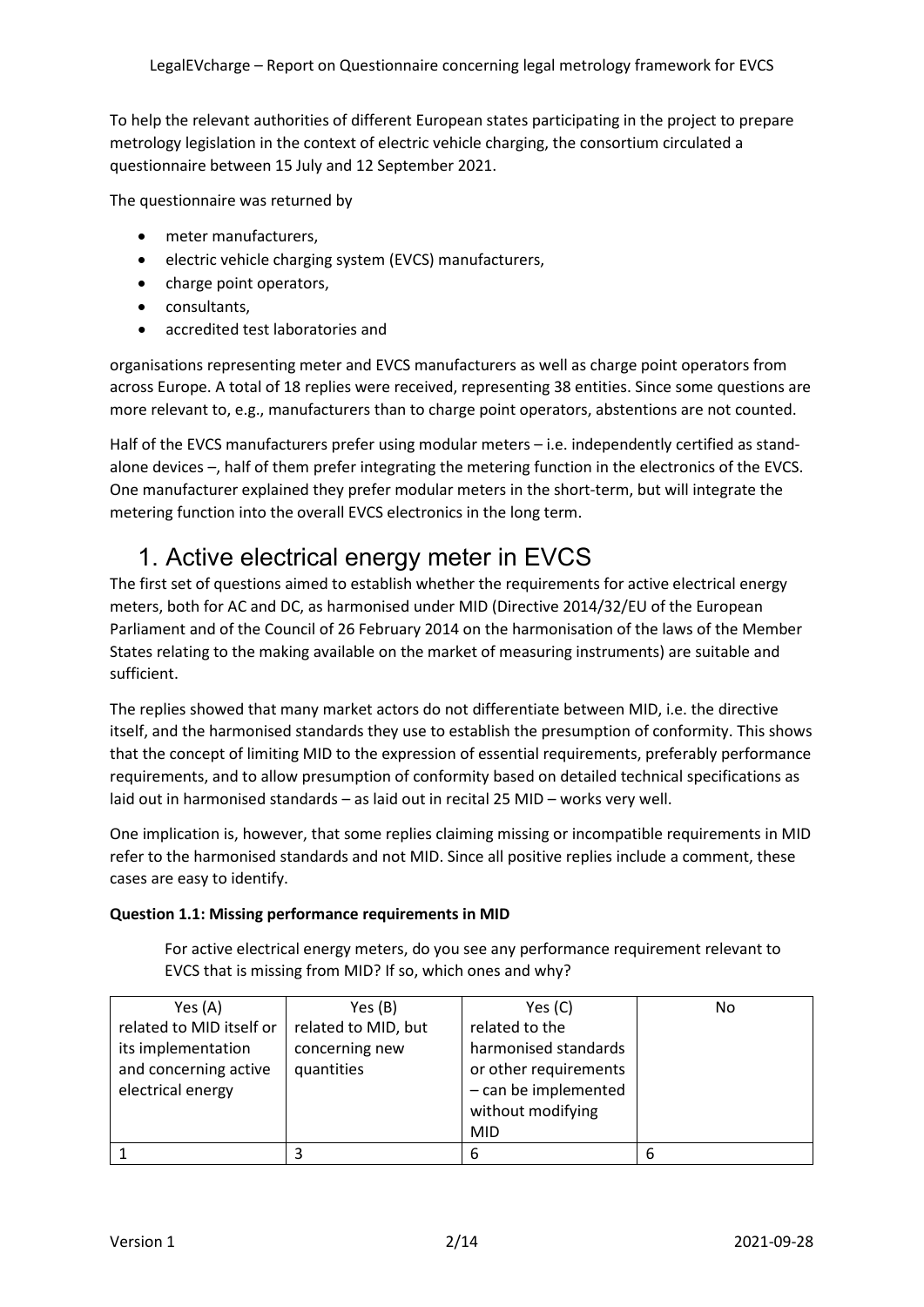

Comments caused one response to be counted in multiple categories (Yes (A) and Yes (C)).

Category Yes (A) requires a revision of MID, a clarification or more harmonisation concerning active electrical energy meters.

Category Yes (B) requests new kinds of measuring instruments to be included in MID.

Category Yes (C) requires new or revised harmonised standards, but no revision of MID.

The following comments fall into category Yes (A):

• There is an urgent need for clarification that active electrical energy meters are within the scope of MID, regardless of whether AC or DC is used.

If it is confirmed that active electrical energy meters for both AC and DC are within the scope of MID, no revision is necessary. If, on the contrary, active electrical energy meters for DC are excluded from the scope, MID would need to be revised in order to either extend the scope or adapt the wording to make the exclusion of active electrical energy meters for DC more explicit. If active electrical energy meters for DC should be excluded from the scope of MID, standardisation mandate M/541 would need to be modified accordingly. Since active electrical energy meters for DC are increasingly used for EVCS, removing them from the scope of MID would hinder the implementation of the Green Deal.

• In the longer term there is a need to look at harmonisation across the EU with regard to different national and local requirements for metering. Currently, varying Local regulations on measurement issues such as national accuracy metering certification laws, retrofitting and certification are causing major issues for business in terms of compliance, hindering the development of a single market for EV charging in the EU.

Traditionally, non-harmonised regulation on installed electricity meters did not hinder the development of a single market since installed electricity meters e.g. in households were not traded across borders. However, EVCS are assembled by EVCS manufacturers using active electrical energy meters. Once the meter is installed, it is considered in use. Both EVCS manufacturers and charge point operators are active in multiple Member States and need to deal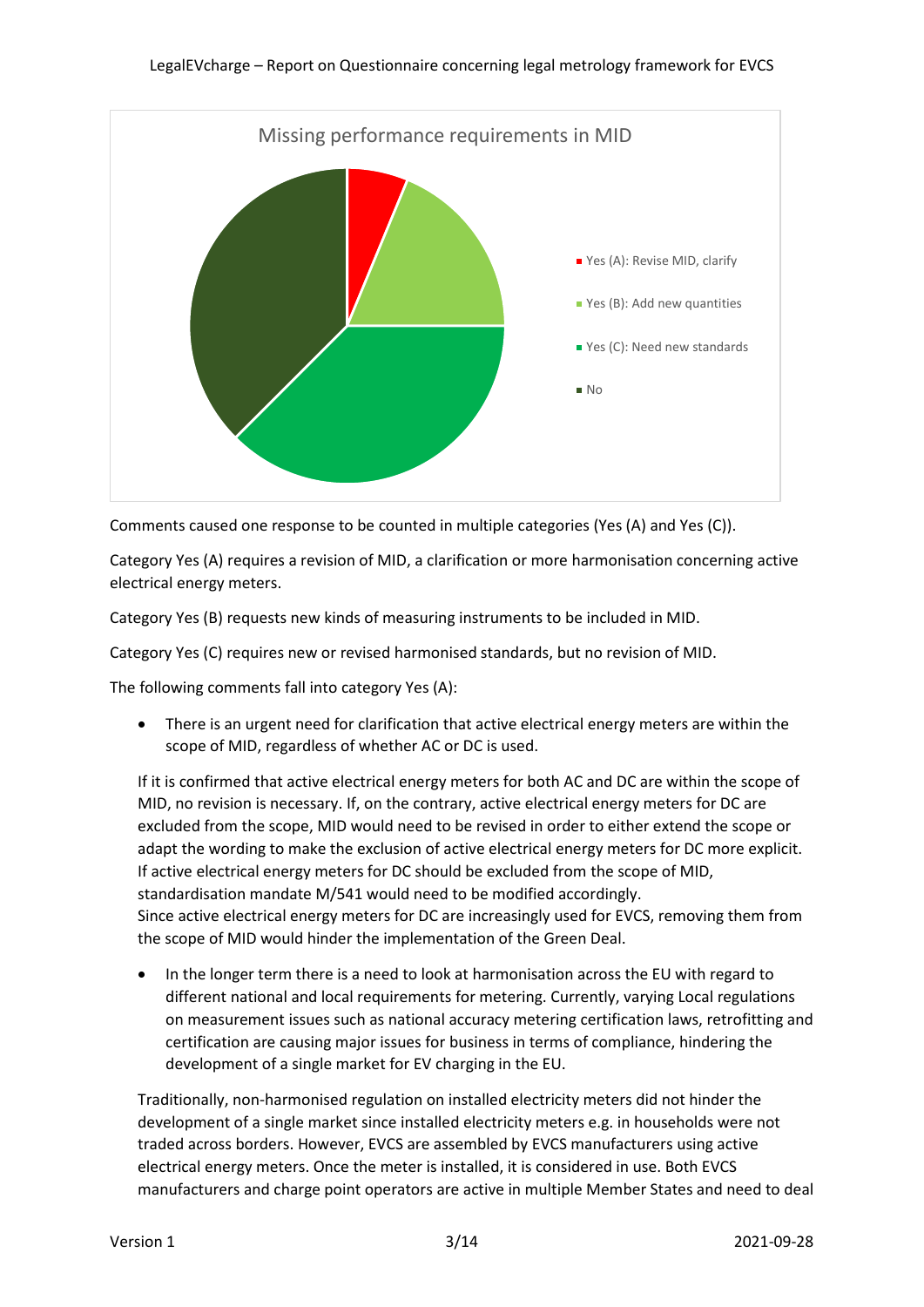with non-harmonised legislation in all Member States they are active in. This legislation covers three main aspects: 1. requirements for EVCS as a whole, 2. transitional provisions in Member States that newly prescribe the use of active electrical energy meters in EVCS (Art. 3 MID) and 3. requirements for meters in use (subsequent verification etc.).

Aspect 1 is solved by Regulation (EU) 2019/515 (see question 2 below). Aspect 2 is only of temporary importance and its impact is limited. EVCS manufacturers can already chose to buy only MID compliant active electrical energy meters, regardless of whether or not the Member State to which they intend to sell a particular EVCS prescribes the use of active electrical energy meters already. The importance and impact of aspect 3 is comparable to the same aspect in, e.g., active electrical energy meters used in households. The fundamental question is whether MID should be extended to include provisions for meters in use, e.g. subsequent verification. Since the existing system is well established and satisfactory for other applications, such an extension might not be proportionate. EVCS in use are not sold across Member States, so non-harmonised requirements are not hindering the single market for EVCS. While it complicates the provision of services by charge point operators, the impact of the lack of harmonisation could be reduced through easy to find information about

- $\circ$  prescribed procedures for maintenance of stability (e.g., subsequent verification, statistical survey) and their frequency;
- $\circ$  contact details of the relevant authorities.

This complexity of this information is rather limited, so harmonisation does not seem to be necessary.

The following comments fall into category Yes (B) – new quantities to be included in the MID:

- Monitoring of the harmonic emission limits of an EVCS
- In addition to the active energy [kWh] the charging duration [h] should be an additional measurand, that can be invoiced and has to be calibrated. This is quite relevant for different use cases as an HPC DC charging station, where the operator wants to offer a tariff as follows: 0,25 €/kWh and 1 €/min. This tariff scheme is also relevant for public EVCS, where the users should only occupy an EVCS, in case they really charge the battery and not just connecting the car for parking. In both cases the tariff scheme protects the operator or provides the operator with a reliable business case.
- MID certified current and power

All of these points require new physical quantities to be included in MID. While the proposals have their merits, these physical quantities are not specific to EVCS. Harmonic emission limits, current and power are also relevant in traditional applications. For instance, in some countries, the tariff depends on the maximum current at the main fuse, while others use load profiles to establish the average power in a given interval. The problem of metering the charging duration is the same as in parking meters, even though the unit price might be different. Since these quantities have been used in other applications for some time, even before the revision of the Directive 2004/22/EC (MID, version 2004), such requests should be discussed in a larger scale without limitation to the use case of electro-mobility.

The following comments fall into category Yes (C) – new or revised harmonised standards: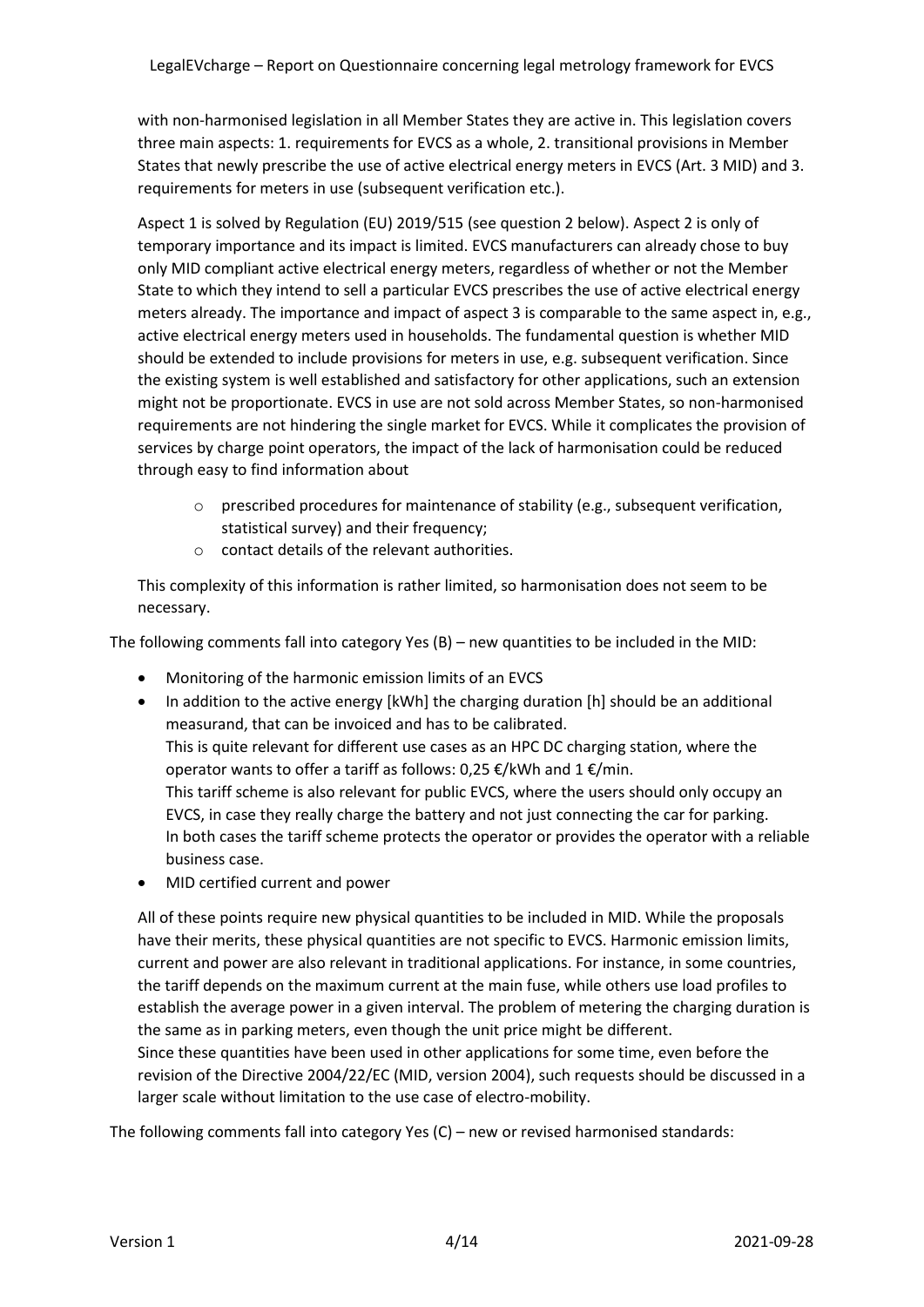LegalEVcharge – Report on Questionnaire concerning legal metrology framework for EVCS

- MID was solely written for self-contained meters, which are certified as independent components, and then integrated into a charging station. The option of charging stations with fully/seamlessly integrated metering functions is completely missing in MID.
- Process of verifiability/traceability of billing up to end-customer
- Process of price display and electronic proof of purchase
- DC metering is not properly addressed in MID. More specifically, MID requirements for AC Metering cannot be applied to DC metering as they concern different physical quantities (not only voltage and current).
- DC-Metering annex for EN 50470
- Metering at EVSE requires not only getting a meter value at a certain time it requires to report a start and end value of a charging session combined with a unique User-ID.
- Metering at EVSE requires that the End-User is able to check the session values of the meter afterwards due to invoicing is mostly done not directly at the EVSE. It will be done later via credit card or MSP (Mobility Service Provider) invoice. In Germany we us a transparency software which enables the customer to check the signed meter values (we call them datatuple) retrospectively.
- Requirements directly related to standard EN 62053-41, including other important ones: possibility of compensating losses in the cable for very high currents.

MID was intended to define essential requirements that do not impede technical progress, preferably performance requirement (recital 25 MID). Therefore, MID was not intended to make a statement on detailed technical specifications such as the question whether the meter needs to be self-contained or integrated into a charging station, how to implement the durable proof of the measurement and how to account for cable losses. The harmonised standards of the EN 50470 series reflect the traditional use cases. The EU commission requested adapted standards for EVCS in their mandate M/541. These standards were requested by 31 December 2017, but are still missing.

#### **Question 1.2: Incompatible performance requirements in MID**

For active electrical energy meters, do you see any performance requirement in MID that is incompatible with the use in EVCS? If so, which ones and why?

| Yes $(A)$                | Yes (B)             | Yes $(C)$             | No |
|--------------------------|---------------------|-----------------------|----|
| related to MID itself or | related to MID, but | related to the        |    |
| its implementation       | concerning new      | harmonised standards  |    |
| and concerning active    | quantities          | or other requirements |    |
| electrical energy        |                     | - can be implemented  |    |
|                          |                     | without modifying     |    |
|                          |                     | <b>MID</b>            |    |
|                          |                     | 3                     | 12 |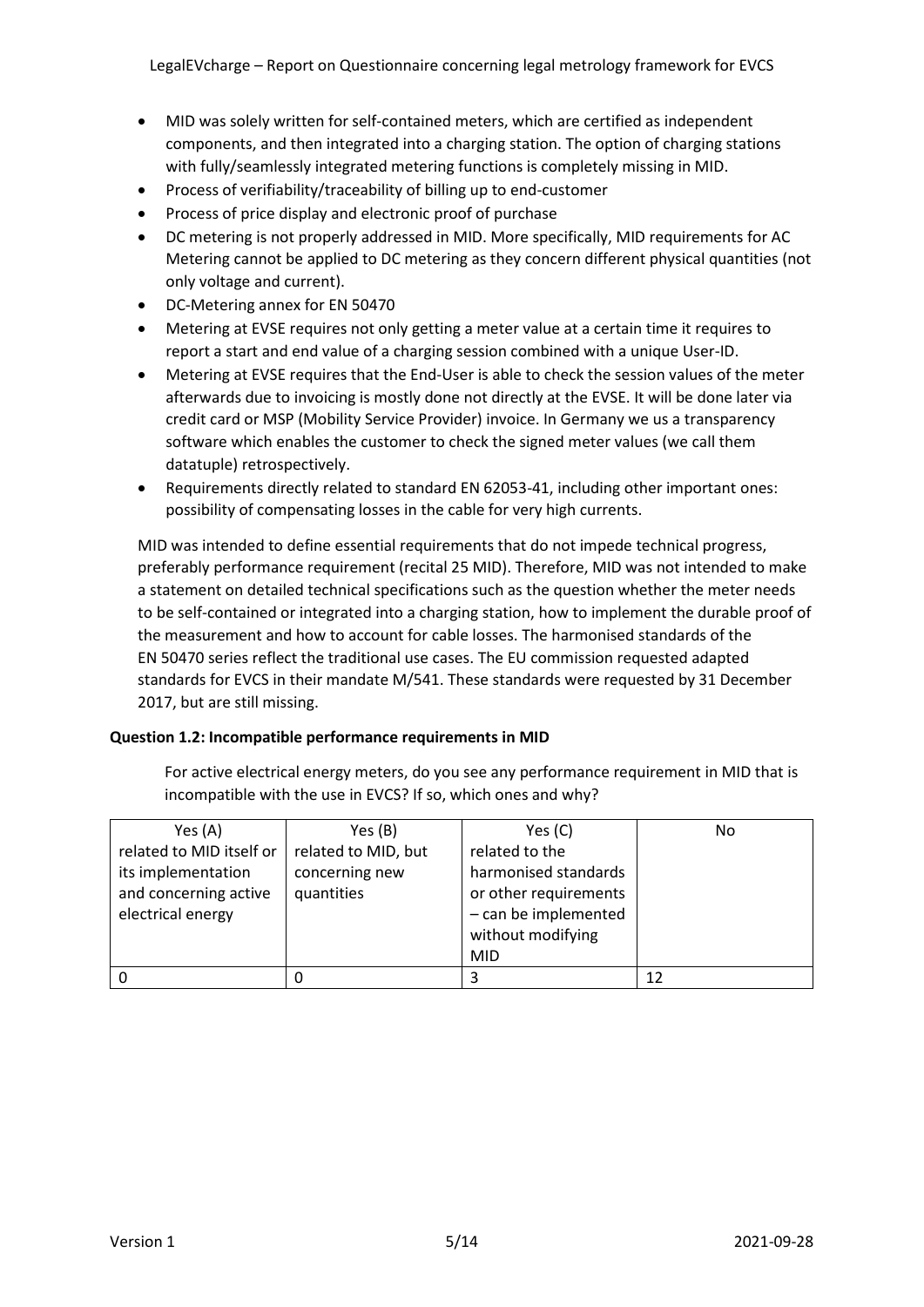

The following comments fall into category Yes (C):

- Not directly MID, but related to EN 50470-3: The requirements given there, especially concerning test parameters (e.g. from Table 9), are partly outdated and not suitable for modern charging stations. For example, no EV charging station will ever use a Ferraris meter anymore, so the requirements e.g. with regards to external electromagnetic fields should be re-discussed.
- DC metering is not properly addressed in MID, so it cannot be applied to DC charging systems. There are currently still very few DC meters and DC EVCS for the required power range (350kW / 500A) that have been certified within Europe.
- The scope of the MID should also explicitly provide for its application to meters for electric cars!
- MID does not have specific accuracy requirements for DC, and does not foresee other applicable requirements: input resistance, loss compensation with high currents (fast charging stations)!
- The MID is applied to contacted AC and is supported by specific standards: EN 50470-1, EN 50470-2 and EN 50470-3, although inspired by other standards!
- However, in a transitional phase it could refer to the standard EN 62053-41!

MID was intended to define essential requirements that do not impede technical progress, preferably performance requirement (recital 25 MID). Therefore, MID was not intended to make specific requirements for different applications such as EVCS. The harmonised standards of the EN 50470 series reflect the traditional use cases. The EU commission requested adapted standards for EVCS in their mandate M/541. These standards were requested by 31 December 2017, but are still missing.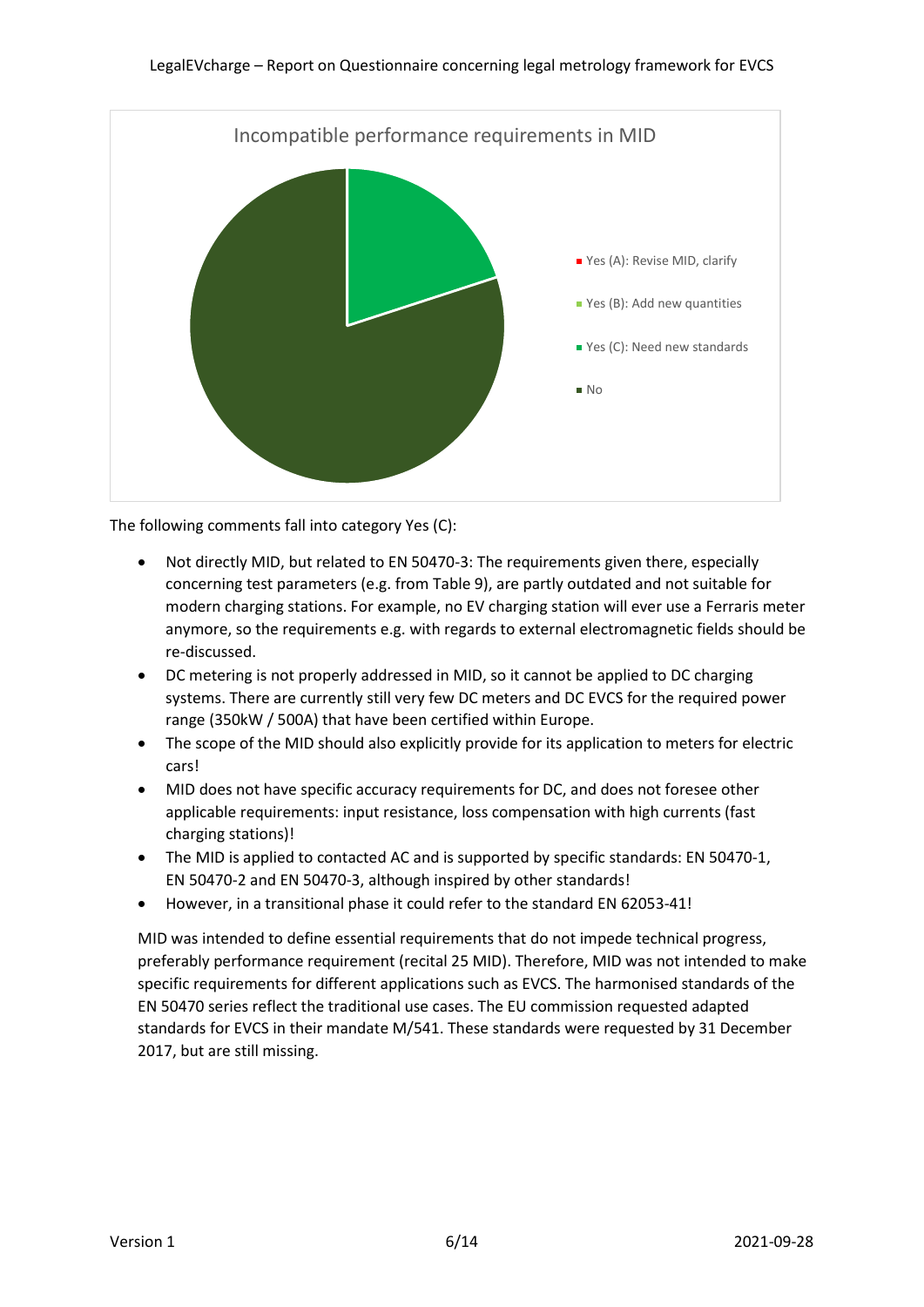### **Question 1.3: Need for guidance**

For active electrical energy meters, do you see need for guidance on EVCS-specific interpretation of MID? If so, which guidance for which clauses is missing and why is it needed?





*No* replies were counted as *yes* if the replies to questions 1.1 or 1.2 fell into category Yes (C).

The following comments were submitted:

- Clear statement, that MID is applicable for DC energy meters (when utilized within EVSC) as well plus clear differentiation within the MID for DC usage (e.g. frequency == 0 Hz | no "Reversed phase sequence", etc.).
- As stated in 1.1., there is an urgent need for clarification that active DC electrical energy meters are within the scope of MID.
- The result of the measurement is the supplied energy to the EV and not the cumulated meter value of all previous charging sessions!
- The result of the measurement is the supplied energy to the EV at the delivery point, which is the connector and not the terminals of the meter itself. The electrical losses between the meter and the delivery point have to be compensated by the equipment!
- Annex I §11. "Further processing of data to conclude the trading transaction" of the MID applies for EVCS.
- MID was written for self-contained meters, certified as independent components. The option of EVCS with fully integrated metering functions is completely not explicit in MID.
- It is strongly advised to underline the necessity for the EVCS comply with certain aspects of MID: (identical comment submitted by two respondents)
	- $\circ$  the obligation for the EVCS to have a physical display with the info on the energy delivered to the client. We think that MID allows both solutions, a display directly from the meter itself or a ECVS display that communicates with the meter.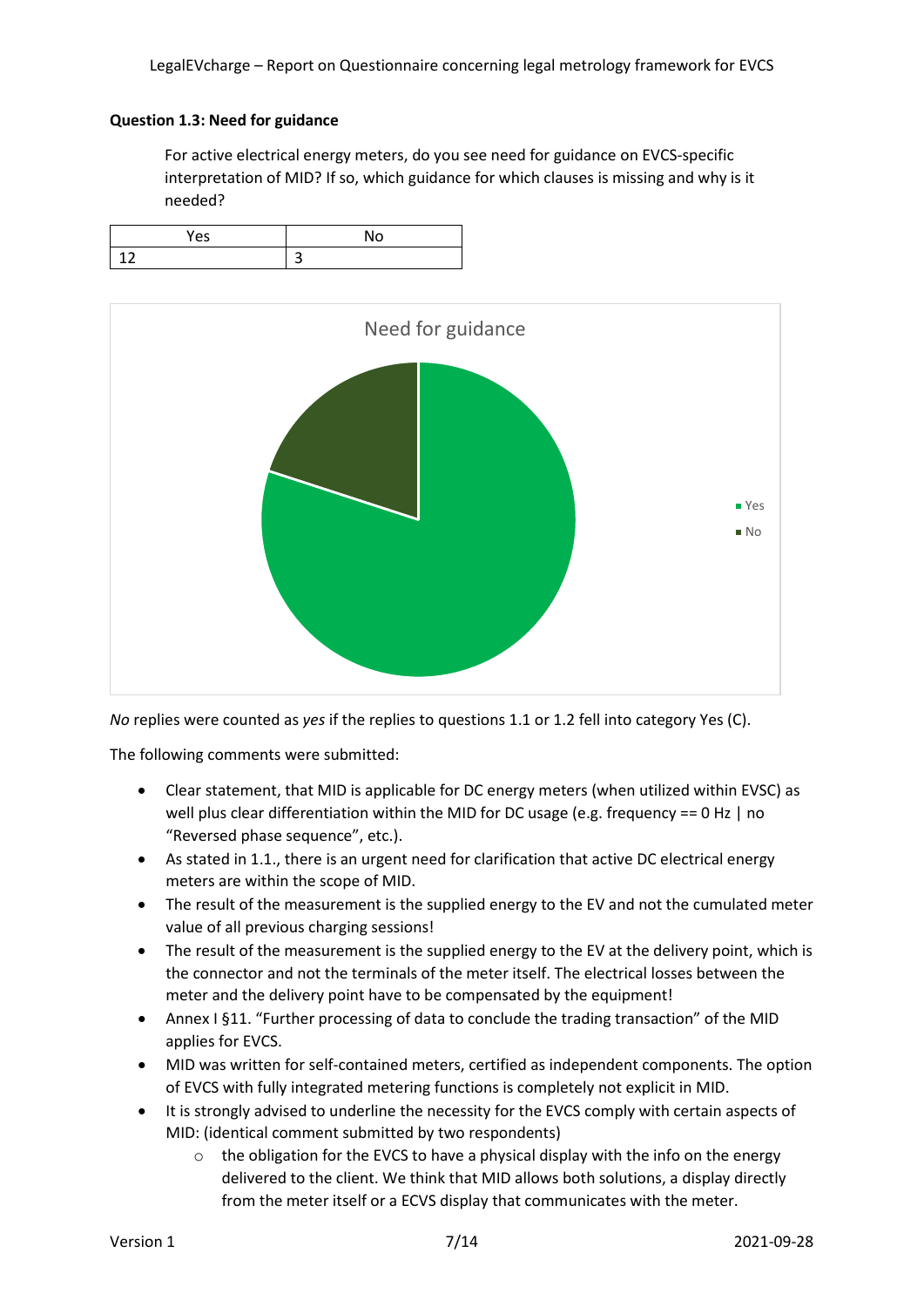- $\circ$  the obligation for the EVCS to have a metrological led for metrological verification purposes.
- The scope and applicability within various use-cases and integration models is not always necessarily clear, therefore appropriate guidance would be helpful.
- Details for DC measurement and requirements to DC-meters
- In general, [we] would support using the general tenets of the MID requirements as a baseline (we have expanded on this in Q3). [We do] not have a specific position on the details of the MID requirements.
- DC metering is not properly addressed in MID, we do not believe guidance is sufficient.
- Already answered ago!
	- o For AC, the scope should include electric vehicles!
	- o Furthermore, for DC it should include specific requirements!
	- o It makes no sense to base DC requirements on AC standards, namely EN 50470-1 and EN 50470-3!
- EN 50470-3: 7.1: Power consumption MID defines a maximum power consumption of 2W and 10VA (voltage circuit). This is ok for the meter itself but too less for a EVCS with an integrated electricity meter.
- EN 50470-3: 8.7.9.2 Initial start-up of the meter A starting time of less than 5 s is defined. This is too less for an EVCS with an integrated electricity meter.
- EN 50470-1: 5.1: Display of measured values It is defined that the total quantity of electrical energy supplied should be shown on the display. This is very confusing for the end-customer because he is only interested in the energy used in this charging transaction and not in the "counter value". An acceptable solution would be that only on request (e.g. button press or light impulse) the counter values and other legal requirements (CRC, Version, ...) are shown on the display.

These reasons and those in the category Yes (C) of questions 1.1 and 1.2 show very clearly that the delay in the preparation of standards in response to the EU commission's standardisation mandate M/541 issued on 15 December 2015 is a substantial obstacle. The standards were due on 31 December 2017.

However, since MID conformity assessments without the benefit of harmonised standards have been done successfully, it is clear that MID is suitable, but standards are missing.

# 2. EVCS as a whole

Metrology requirements for EVCS as a whole, i.e., other than for the active electrical energy meter itself, are not harmonised under MID. Therefore, Regulation (EU) 2019/515 of the European Parliament and of the Council of 19 March 2019 on the mutual recognition of goods lawfully marketed in another Member State and repealing Regulation (EC) No 764/2008 applies ("Cassis de Dijon" principle). Consequently, no Member State can enforce non-harmonised national legislation concerning the making available on the market of EVCS as long as there is at least one Member State without such legislation unless there are 'legitimate public interest grounds'.

#### **Question 2.1: Non-harmonised national requirements**

Do you see metrology requirements for the making available on the market of EVCS that need to be included in non-harmonised national legislation for reasons of protection of consumers, levying of taxes and duties and fair trading? If so, which ones and why? Please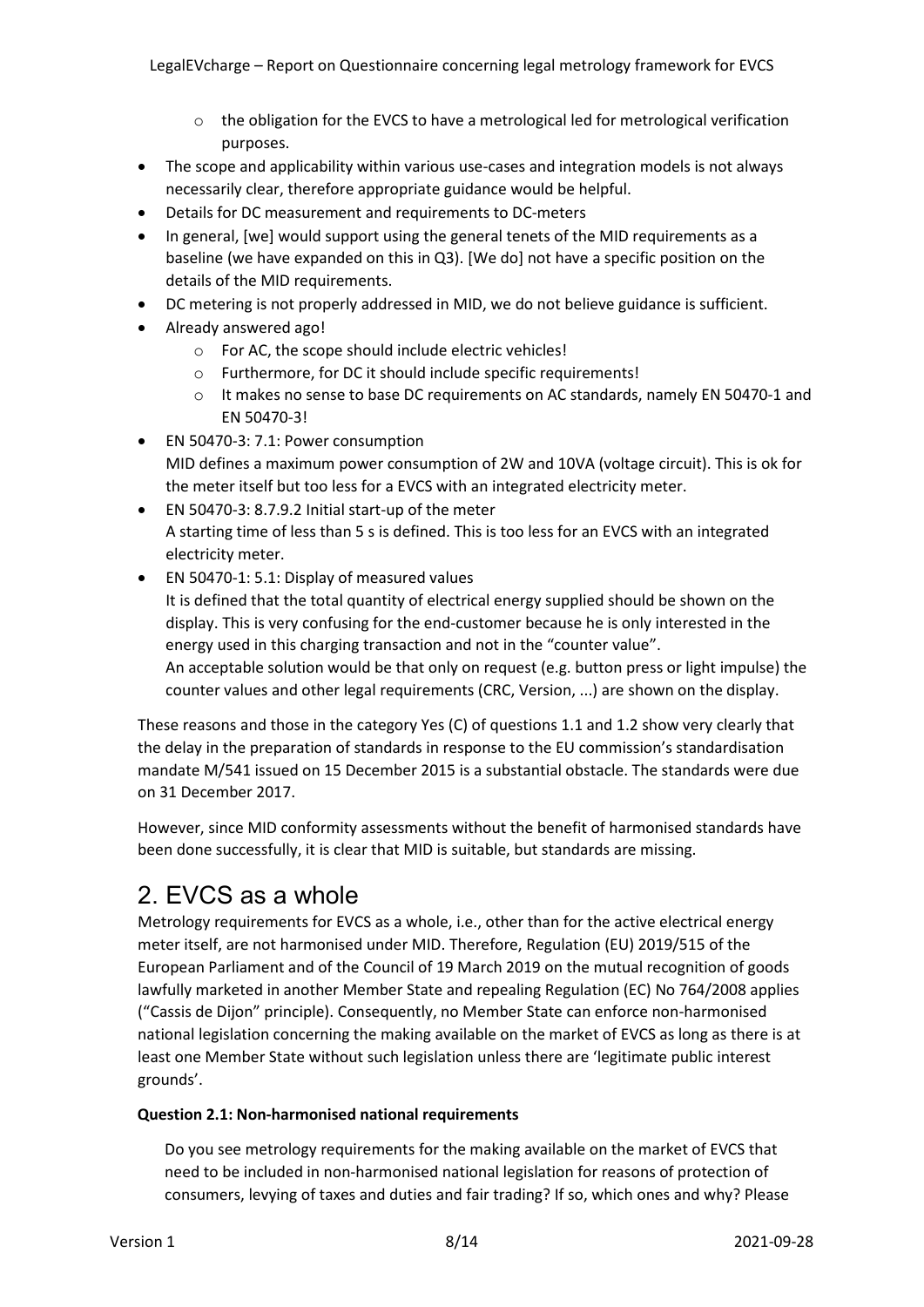explain also the 'legitimate public interest grounds' (Art. 5 paragraph 11 point (b) Regulation (EU) 2019/515) justifying such non-harmonised national legislation.

| Yes,                    | Yes,                 | No |
|-------------------------|----------------------|----|
| with 'legitimate public | but with mutual      |    |
| interest grounds'       | recognition of goods |    |
|                         | (Regulation (EU)     |    |
|                         | 2019/515)            |    |
|                         |                      | 13 |



Non-harmonised national requirements justified by 'legitimate public interest grounds' as required by Regulation (EU) 2019/515 would lead to justified barriers to trade. No such grounds were stated. Therefore, EVCS lawfully marketed in a Member State without non-harmonised requirements may be used in any other Member State and non-harmonised national requirements do not lead to barriers to trade. Manufacturers and importers are free to choose which Member State's non-harmonised requirements they would like to satisfy. As long as there is at least one Member State without non-harmonised requirements, respecting no nonharmonised requirement can be enforced.

Consequently, this project will be based on the assumption that no non-harmonised requirements apply to the EVCS as a whole.

In the absence of non-harmonised national requirements, the questions

- 2.2: Putting on the market and into use If you deem metrology requirements for EVCS as a whole necessary, how should the conformity of EVCS be assessed?
- 2.3: Maintenance of the stability If you deem metrology requirements for EVCS as a whole necessary, how should the stability of EVCS be maintained?

are irrelevant to the project.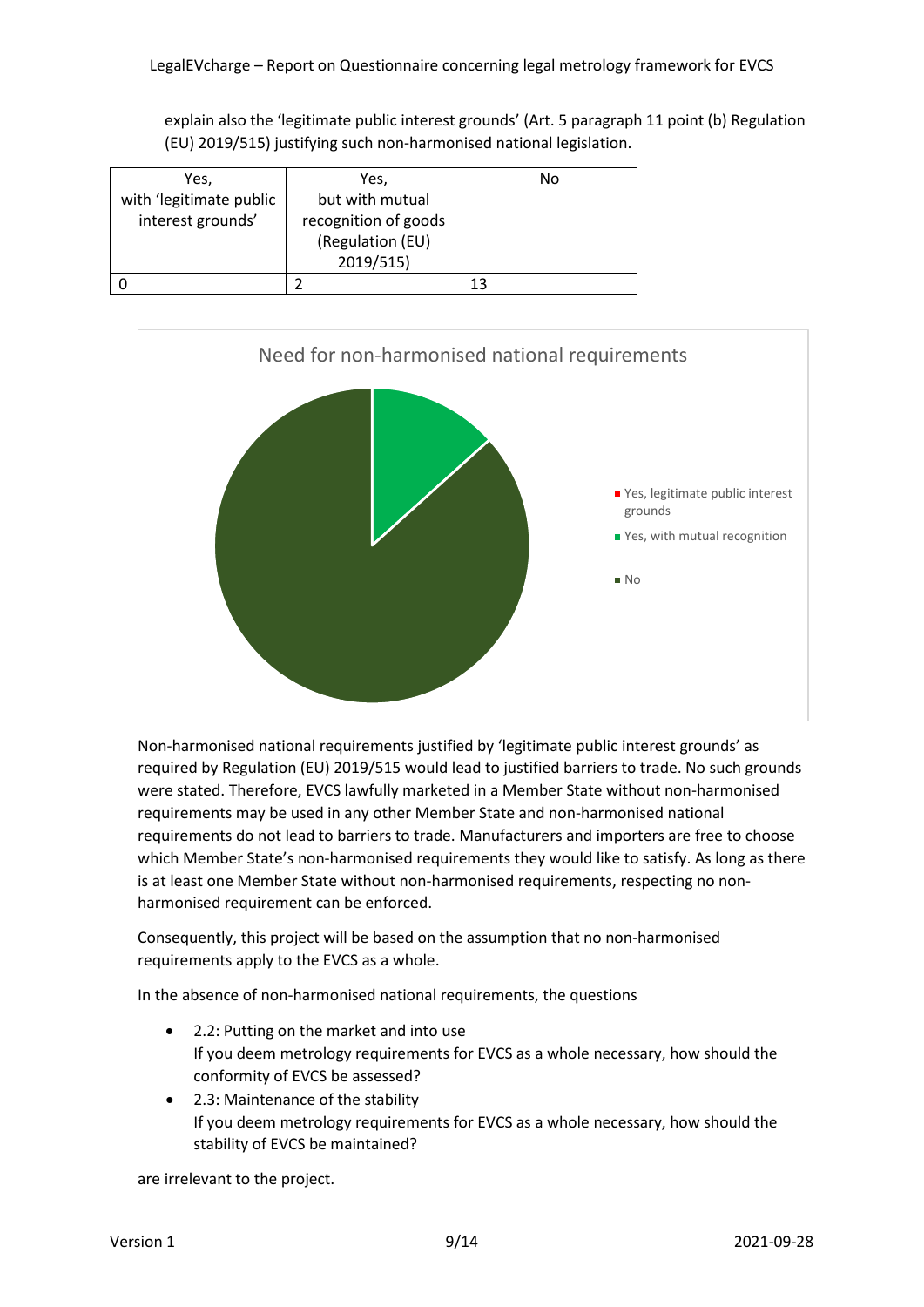### 3. Any other comment or suggestion

The questionnaire asked for any other comment or suggestion to be included in the report.

• Wider interpretation of MID is urgently needed in particular about the inclusion in the scope of active AC and DC electrical energy meters.

Note: Some notified bodies accept that active electrical energy meters for EVCS using AC and DC are within the scope of MID, while others do not.

- Since 2004, MID (Directives 2004/22/EC and 2014/32/EU) defines performance requirements for the measurement of active electrical energy for the "protection of consumers, levying of taxes and duties and fair trading" (Art. 3 MID 2014/32/EU). By definition, the term active electrical energy includes both AC and DC ("electrical energy transformable into some other form of energy").
- While it is clear that in 2004, all measurements of active electrical energy relevant for the "protection of consumers, levying of taxes and duties and fair trading" were using AC technology, this does not exclude DC active electrical energy meters once DC technology is used in such transactions.
- Regarding the MID requirements and all relevant standards from CENELEC, IEC, OIML and WELMEC as well as electric vehicle supply equipment (EVSE) application standards we understand that all MID requirements (environment, EMC, accuracy, reliability) can either be applied just as for AC meters or are not applicable by definition.
- No MID requirements exclude the use of DC active energy meters. Furthermore, the essential requirements of MID are complete and applicable for both AC and DC active energy meters in the sense that no essential requirement that an active energy meter can be reasonably expected to comply with is missing from MID.
- As shown above, the legal and technical situation seems clear beyond any doubt and notified bodies also carry out conformity assessments for both AC and DC active electrical energy meters. However, some Member states contemplate introducing nonharmonised requirements for active electrical energy meters if DC technology is used.
- This lack of consistency would fragment the EU market through technical barriers to trade, leading to an increase in cost and time to market for DC fast charging stations: A DC charger would need multiple certifications by nationally nominated bodies, each taking from several weeks to months for approval.
- If we simplify and assume certification cost and time spent of 50 000€ per vendor and an effort of 15 vendors in 27 Member States, the financial cost of these technical barriers to trade reaches €20m for product compliance alone (not taking into account indirect changes e.g. alterations on charger design, production lines, and certifications of systems for ingress protection and so forth). This launch could not be synchronised in markets because of different time spans for certification.
- Moreover, if the non-harmonised requirements differ from MID or each other, the technical design of DC chargers would have to be specifically adapted to the respective Member State's non-harmonised requirements, further increasing the cost. The industry's success also depends on the acceptance of the consumer, to which appropriate protection is essential. Therefore, it is highly undesirable to have varying levels of protection of the consumer across the EU. Non-harmonised requirements of different technical content will lead to such a situation.
- At present, the industry is directly exposed to the legal uncertainty caused by nonharmonised requirements within the scope of MID. Consequently, it is delaying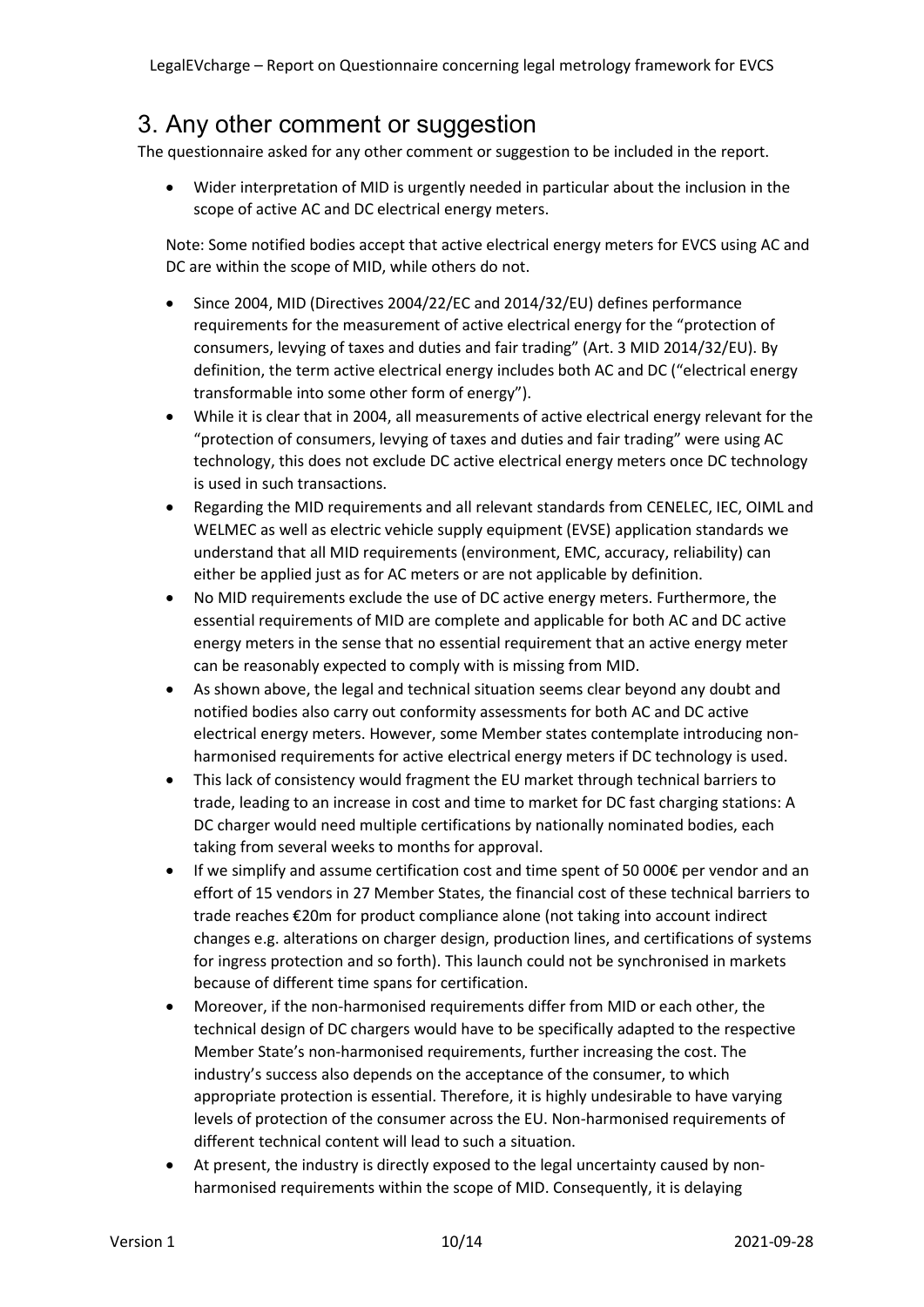investments into the charging infrastructure, namely the DC chargers which already today have capacities ranging from 15 kW to 450 kW, deployed on both private and public sites and which are so important for the transition to a carbon-free mobility and thus the Green Deal.

- On top of these issues, there are other barriers where clarity is needed in order to provide clear direction for the market.
- Clarity should be provided on the range of MID certified DC meters if one DC meter is certified this does not automatically mean that all DC charging systems can be updated, for example, because of the DC power range of the DC meter and/or the space restrictions in the charger. Next to that it should be outlined that having a certified DC meter doesn't need the full charger to be certified. Isolating the DC meter from the charger by sealing that specific component can be a solution, as long as there are sufficient authorized personnel to work with it.
- Regarding retrospective requirement of DC metering, clarification is needed on whether it is expected to update systems already in the field that physically do not have the space to add a DC meter. One can think of a date until when chargers can be installed without DC meter. This clarity enables investments in the upcoming years, as the cost of DC meters in both investments as operational expense is not yet clear.
- There are also two key issues for the operation of charging points once legal metrology standards have been introduced: retrofitting requirements and re-certification post maintenance:
	- $\circ$  Legislation needs to be forward-looking, and to not require retrofitting of metres to comply with new legal metrology requirements. As well as being costly, retrofitting is not always technically possible, and is often not economically viable. This is especially the case as older charge points reach the end of their life cycle. As we expect to see huge numbers of new chargers coming to the market in the near future, the number of chargers that are not compliant with new legal metrology requirements will be insignificant.
	- o Legislators should not require recertification after regular maintenance of charge points. If each charge point must be recertified after maintenance, there could be long delays in getting chargers operating again and therefore a reduced service for customers. Needless to say, all CPOs would certainly welcome regular spot checks to ensure that the authorities can be confident that the legal metrology requirements are being met.

Note: These aspects are very important, but out of scope of MID. LegalEVcharge is also intended to provide a platform for discussing such questions in order to co-ordinate nonharmonised legislation.

- The development of a functioning EU market for DC charging systems with DC meter cannot occur as long as there is only one manufacturer (of DC meters) certified and if there is a risk of lack of components needed for the steady supply of DC meters. Stimulating the development and MID certification of DC meters beforehand can be a measure to overcome this.
- Furthermore, legal certainty should be provided regarding the application of existing national accuracy metering certification laws beyond the scope of MID across Member States. We recommend recognising that the certification of DC metered chargers in one EU Member State (where such law exists) is valid in all European Member States.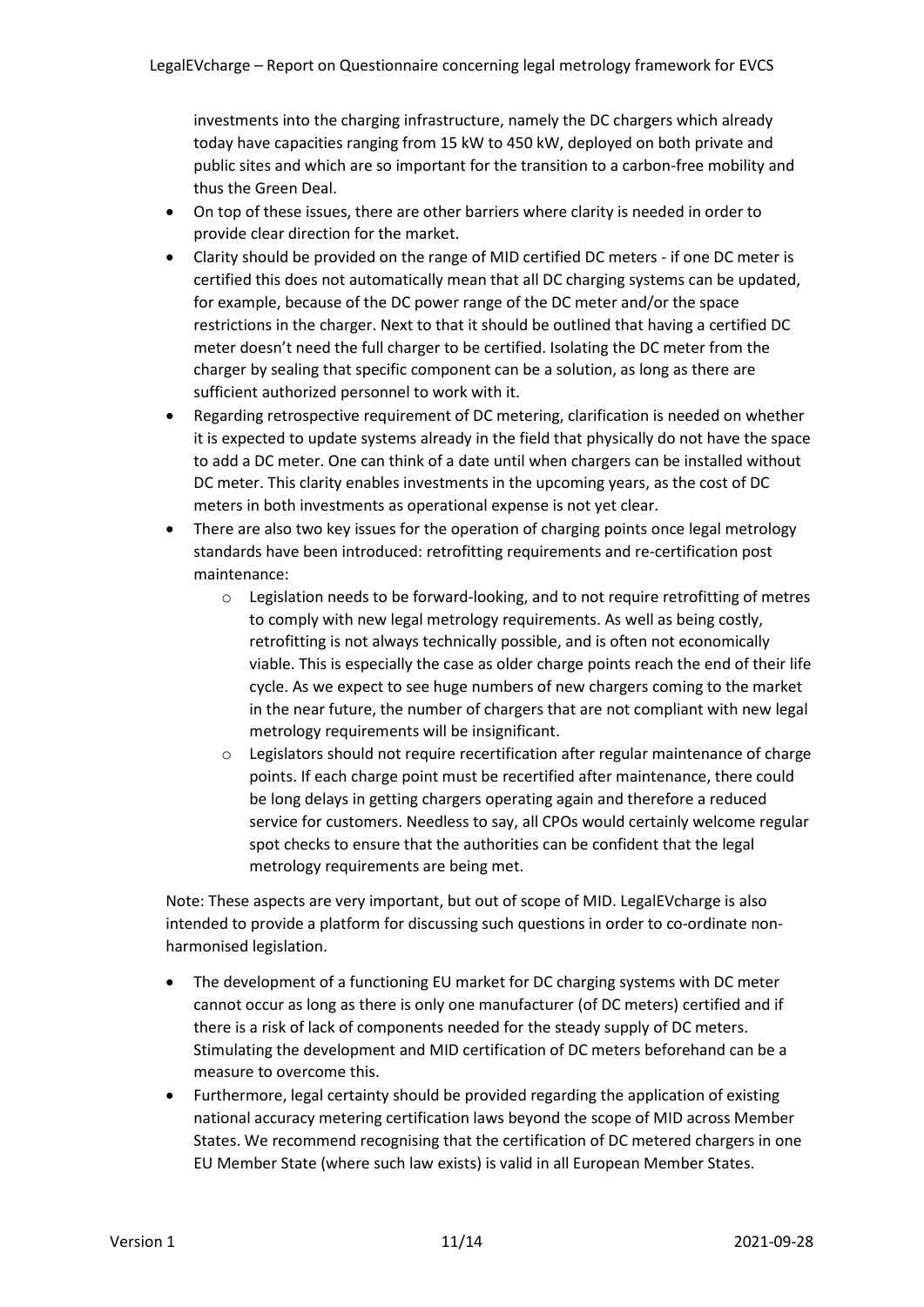• We would therefore welcome a clarifying statement from the Commission that active electrical energy meters are within the scope of MID, regardless of whether AC or DC is used.

Only in this way will the European consumer be protected uniformly in all Member States. This is especially important for charging of vehicles, which are made to travel across borders. For industry, such a clarification will provide much needed legal certainty, enabling them to speed up investments.

- In the broader context of the decarbonisation of EU road transport and the shift to emobility, such a clarification will help to create a truly single EV charging infrastructure market in the EU, speeding up the transition to zero emission transport.
- There is a very efficient, practical and simple method that can be used for AC and DC EVCS to comply to the requirements of the MID including Annex I §11 and which is already certified by two notified bodies (Module B+D) in Germany and recognized by the Federal Office of Metrology and Surveying (BEV) in Austria. This method consists in:
	- $\circ$  storing the measurement results of each charging session in an additional device which is integrated into the EVSC and
	- o providing an user interface at the EVSC to check a specific historical measurement result at any time by displaying it on a display at the request of a user.

An example of this method is the so called […] developed [by us] for AC and DC EVSC. […] is a certified additional device installed within the charging station and equipped with a data storage, two buttons to retrieve any historical measurement result and a display to show the measurement result during, at the end and after a charging session.

Note: This aspect should also be included one or more of the long-overdue standards prepared in response to M/541.

- The new regulation should not have retroactive effects regarding the already installed and operating EVCS. Besides not being possible to retrofit all models of EVCS, retrofit costs can kill the business case of the previous investments, which were made acquiring the state-of-the-art EVCS available in the market. At least an adequate transition period should be considered, allowing the end of life of such previous assets.
- The new metrological regulation must encompass the equipment already installed, through a transition calendar.
- Thank you for the opportunity to feedback as part of this questionnaire. [We understand] the importance of legal metrology in ensuring that the EV driver feels confident that they receive the amount of electricity that they paid for when they charge their car. [We are] very confident about its methods in ensuring this, but believes that introducing low maintenance metrology requirements is an excellent way to ensure the EV charging market is transparent for all.
- [We] would like to urge [the consortium] to take the following points in to consideration in the development if its system:
	- o 1. No obligatory retrofitting

[We urge the consortium] to avoid the obligatory retrofitting of currently installed charge points. The requirement to retrofit all existing charge points at the same time is likely to be too much for a CPO to manage concurrently, and could lead to many charge points being shut down until they can be retrofitted, which would be bad for the consumer.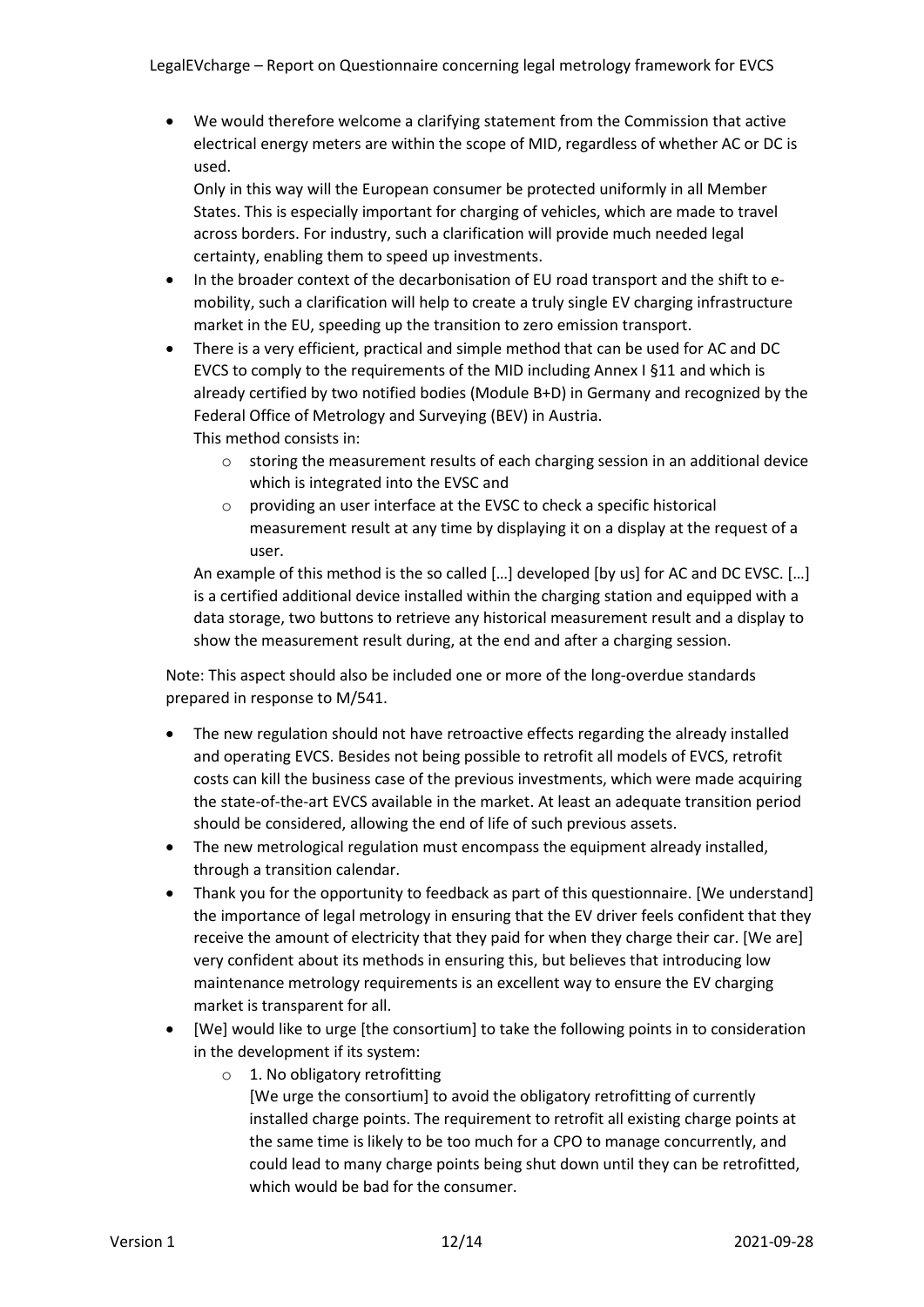Beyond this, retrofitting existing charge points is not always technically possible due to changes in hardware and technology. As well as this, retrofitting may not always be economically viable, particularly if the asset (i.e., the charger) is already near the end of its lifecycle and scheduled for replacement. With the very large numbers of new charge points coming to the market in the years to come, and given the lifecycle of chargers, the number of chargers in use that pre-date the new metrology requirements will be very limited in practice. As well as an extensive roll out of new charge points, [we] regularly [update our] existing charge points with new technology, e.g. faster chargers, and as part of such updates charge points would naturally be brought in to line with legal metrology requirements. We therefore expect that only a small percentage of our total amount of chargers will not be in line with metrology requirements, in contrast to the large majority of metrology-certified chargers in use.

- o 2. No need for recertification after maintenance [We urge the consortium] to not require recertification after maintenance of charge points. If each charge point must be recertified after maintenance, there could be long delays in getting chargers operating again and therefore a reduced service for customers. [We] is strongly of the opinion that chargers should be back in use for the customer immediately after maintenance is completed. Needless to say, [we] would welcome regular spontaneous verification of the charge points.
- o 3. Example of issues when requirements go beyond MID Requirements beyond the EU's MID can cause issues for charge point operators, create expense or delay the rollout of charging infrastructure. A valuable example is the requirement in German Eichrecht for customers to be able to independently check meter values. This requirement adds considerable additional costs to the CPO (e.g. in hardware and software) but it is not expected to be a feature that is used in practice by customers. [We] would welcome the opportunity to discuss these matters with you in more detail, and is ready to answer any questions about our response. Many thanks!
- The market needs a standard communication protocol between DC-Meter and EVSEcharging controller, which is secure and enables a PKI (public key infrastructure) communication of charging session meter values. OCPP is the standard protocol from controller to the backend used in the field, but the other communication is not standardised yet. What about the communication hardware in the EVSE? Do this communication hardware (gateway, router, Sim) needs protection against external manipulation? How high should be the requirements? In Germany they discuss to use Smart Meter Gateways from the household application as secure communication hardware for invoicing meter values.

Note: This aspect should also be included one or more of the long-overdue standards prepared in response to M/541.

- Important for us would be a uniform European solution. One of the biggest challenge of a EVSE with integrated meter is that it is accepted in all European countries.
- One point there is the software separation. An EVSE needs to be able to updates [its] software, but the MID measurement part [cannot] change. To make this easier we have created a small Meter Module that does all the MID part (except display) and makes a digital signature to all charging transactions. We are doing this according the "MEMO 4 der Physikalisch Technischen Prüfanstalt"